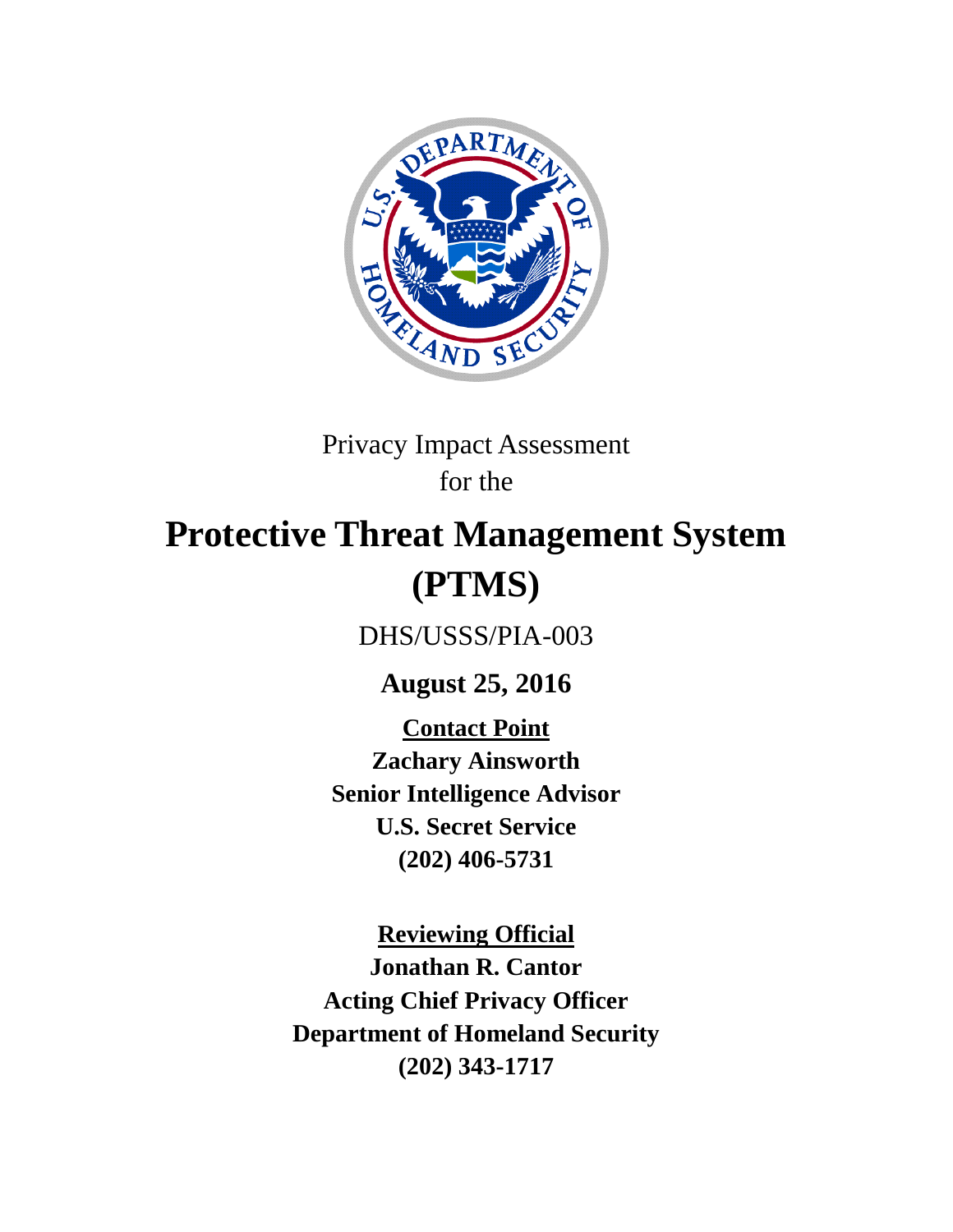

## **Abstract**

The United States Secret Service (Secret Service or USSS) Protective Threat Management System (PTMS) is a case management system used to record information required to assist the agency in meeting its protective mission. PTMS replaces the Protective Research Information Management System (PRISM-ID) and the Counter Surveillance Unit Reporting (CSUR) database, which had both exceeded their useful lifecyle and were costly to update and maintain. The Secret Service is conducting this Privacy Impact Assessment (PIA) because PTMS collects personally identifiable information (PII), replaces PRISM-ID and CSUR, and has a new proposed retention schedule. The previously published PIAs for PRISM-ID and CSUR will be retired upon publication of this PIA.

#### **Overview**

The United States Secret Service (Secret Service or USSS) Protective Threat Management System (PTMS) is a case management system used to record information that is required to assist the agency in meeting its protective mission that includes the protection of the President, Vice President, their immediate families, former Presidents and Vice Presidents, major candidates for the presidency and vice presidency, foreign heads of state visiting the United States, and other individuals, events, and places authorized to receive Secret Service protection. To meet its protective obligations, the USSS maintains records in PTMS that record PII information on individuals expressing threatening or inappropriate behavior and on other incidents that may impact the Secret Service's mission to protect persons, events, and facilities. The Secret Service defines a threat as any form of communication (written, electronic, verbal, or non-verbal) that meets the elements of Title 18, United States Code, Sections 871 and/or 879, or other appropriate federal/state statute. Other incidents for which records are created vary widely and may include overflights of restricted airspace, civil disorder, exclusions from sites, natural occurrences, bomb incidents or hoaxes, hijackings, incidents affecting motorcade movements, security compromise, uncorroborated source reporting, assassination or attempts, and other incidents judged to be of interest to protective operations.

PTMS replaces PRISM-ID, and the separate CSUR Database, which had exceeded their useful lifecycle and were costly to update and maintain. PRISM-ID was the case management system used to maintain information on individuals expressing threatening or inappropriate behavior and a variety of other incidents related to the Secret Service's protective mission describe above. CSUR was the case management system used to record data on suspicious behavior reported near Secret Service protected sites or facilities. Data from PRISM-ID and CSUR was either migrated to PTMS or purged according to provisions of the corresponding legacy records control schedules. All of the functionality of PRISM-ID and CSUR were replicated in PTMS.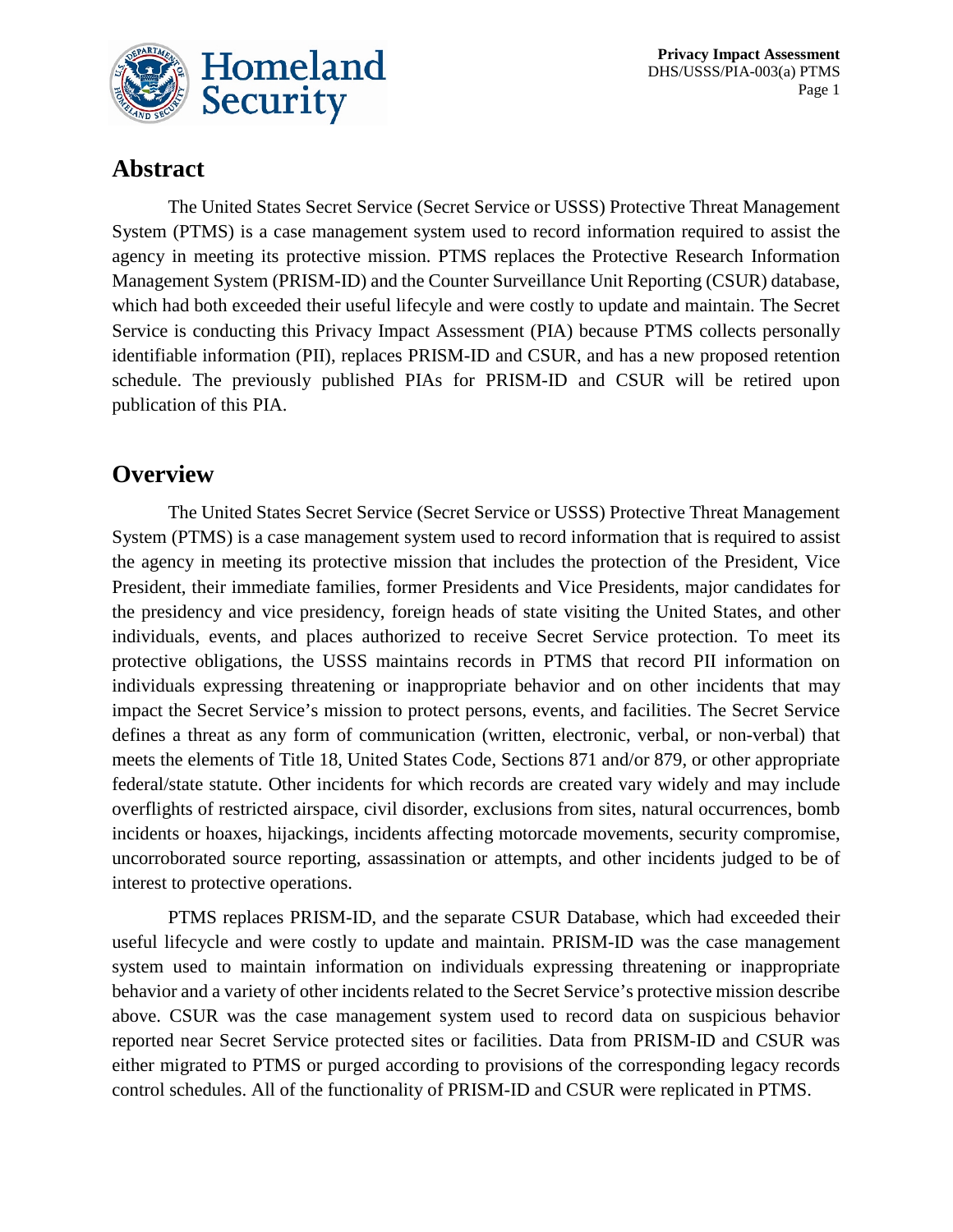

PTMS includes features such as workflow record keeping, new data fields to reflect changing requirements, the ability to attach electronic documents, more accurate text searching capability, the ability of some users to construct queries combining any number of PTMS data values with data-appropriate operators and, since PTMS is a web-based application, improved access for field users with a need-to-know.

PTMS mostly houses case records on investigations initated by the Secret Service, but may also contain case records that contain information received from other government agencies through their own investigative efforts. This information is shared with the Secret Service to assist in accomplishing its protective mission. Such cases may relate to a terrorist organization, a homegrown violent extremist, or an individual(s) engaged in targeting U.S. Government officials or facilities. PTMS also maintains cases containing non-investigative information. Examples of such information would include lost or stolen Secret Service property, and information about incidents that, while not threatening, may have affected a protectee movement or protected event.<sup>[1](#page-2-0)</sup>

Access to the PTMS is strictly limited to authorized Secret Service employees who have a legitimate need to know in the furtherance of their role in protective intelligence analysis. User access to the PTMS is controlled by Active Directory and includes various levels depending on the user's function in the USSS. The most restrictive level of access is granted to special agents (who investigate individuals expressing threatening or inappropriate behavior and other incidents that may impact the agency's mission to protect persons, events and facilities) and field-based administrative personnel who record administrative case information in the PTMS (e.g., case agent name, an arrest date, or case disposition). Staff assigned to the Protective Intelligence and Assessment Division at USSS headquarters are granted additional access, allowing these users to create and edit report/case records. The least restrictive level of access is granted to certain supervisors in the Protective Intelligence and Assessment Division who may retire or purge entire case records, edit the pre-populated values available for users to select in list-of-value fields in the PTMS (e.g., the state field of an address record), create and edit names and titles of protected persons, and manage the permissions allowed at any level of user access.

PTMS does not include information on individuals merely seeking access to protected facilities or sites unless they were excluded from a protected site or come to the attention of the Secret Service for threatening, inappropriate, or unusual behavior. Subjects may come to Secret Service attention through direct contact, social media posts made in public forums, reports from concerned citizens, other agency reports, or media reporting. Information acquired through those means is evaluated by personnel trained in threat assessment protocols and may include: physical identifiers, criminal history, health history, employment history, military service history, education history, immigration status, and other personal information provided by the subject or others

<span id="page-2-0"></span><sup>&</sup>lt;sup>1</sup> 18 U.S.C. § 3056, as amended, "Powers, authorities, and duties of the United States Secret Service;" 18 U.S.C. 3056A "Powers, authorities, and duties of the United States Secret Service Uniformed Division."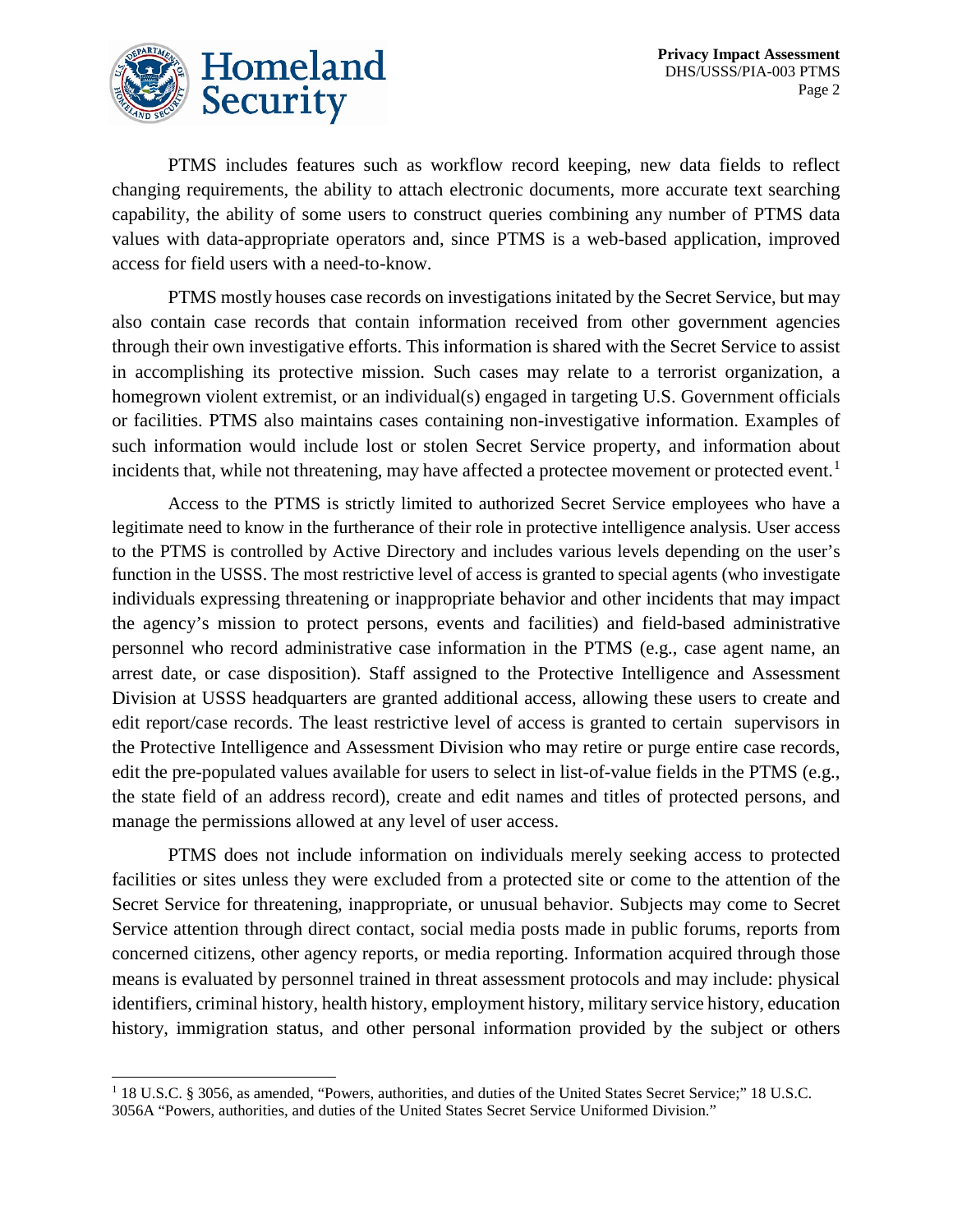

familiar with the subject. PTMS does not perform biometric analysis.

Headquarters users in the Protective Intelligence and Assessment Division (PID) enter data into PTMS through use of a computer interface. PID users have wide ranging system rights to create and edit PTMS records. Only a small number of PID users have systems rights to retire or purge PTMS records. PID users may conduct queries for information based on PII or other administrative characteristics of the case, such as employee assigned, open and close dates, dates of judicial action, protectee, type of incident, or date of activity. They use queries of PTMS to:

- Identify individuals who have previously threatened or expressed an inappropriate interest in a particular protectee(s);
- Identify individuals who have previously come to the attention of the Secret Service;
- Identify suspects for investigations in which the subject is unknown;
- Report administrative case information to Secret Service management officials; and
- Report statistical case information to Secret Service management officials, the Department of Homeland Security, Office of Management and Budget, and the U.S. Congress.

Field and certain headquarters users not assigned to PID may also access PTMS but have little or no system rights to edit records. These users are also restricted to viewing only portions of records needed to confirm an identity, location, or provide for employee safety. PTMS records (and information entered into them) must be manually entered with the exception of the user name when establishing new records and certain date/times related to when records were created or updated. PTMS does not connect to external systems. PTMS records are not automatically updated and cannot be manually updated without an authorized user accessing PTMS.

Information from PTMS is used to develop threat assessments to assist protective operations personnel in creating a secure environment for Secret Service protected persons, events, and facilities. A threat assessment offers a description of the current threat environment for those individuals or events protected by the Secret Service. Use of PTMS is restricted to personnel who need information to effectively perform their job functions. Examples of typical transactions would be a user entering information to reflect the office assigned an investigation, typing a text summary of an investigation, establishing a new case record, or establishing a report to record initial receipt of information when establishing a new record, minimum information is required from the user that may include a case title or subject name (and if a subject, then also minimum physical identifiers), the employee(s) and office assigned to the case, whether or not a physical file is kept. PTMS records are established to record initial receipt of information (intake) from a source and what actions were immediately taken. If the information is investigated, then a PID user establishes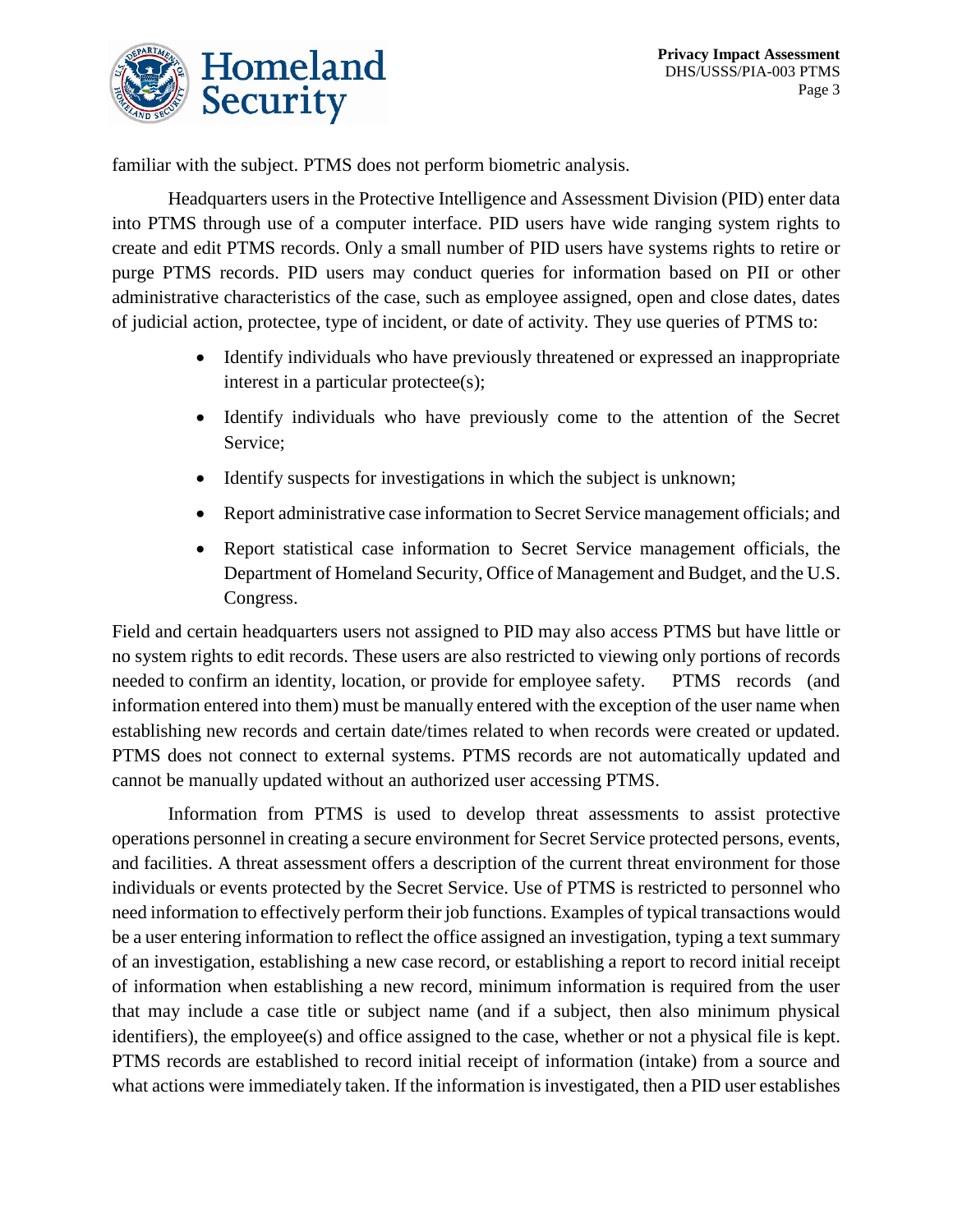

a case record that contains the activities and results of the investigation. Other cases may be established to record incidents of protective interest because they occurred at a protected site or effected a protectee movement. Related source documents may also be attached electronically to the PTMS record.

An example of a typical query is an authorized user entering query criteria to identify a subject by name. Users search for subject records, based on PII, whenever a subject comes to Secret Service attention through direct contact, social media posts made in public forums, concerned citizens, other agency reports, or media reporting. Direct contact may include individuals seeking access to protected facilities or events.

## **Section 1.0 Authorities and Other Requirements**

#### **1.1 What specific legal authorities and/or agreements permit and define the collection of information by the project in question?**

The Secret Service is authorized to collect information maintained in PTMS pursuant to 18 U.S.C. §§ 3056 and 3056A.

#### **1.2 What Privacy Act System of Records Notice(s) (SORN(s)) apply to the information?**

The DHS/USSS-004 Protection Information System<sup>[2](#page-4-0)</sup> applies to the collection, use, maintenance, and dissemination of PII by PTMS.

#### **1.3 Has a system security plan been completed for the information system(s) supporting the project?**

No. The Authority to Operate for PTMS is pending completion of this PIA.

## **1.4 Does a records retention schedule approved by the National Archives and Records Administration (NARA) exist?**

The Secret Service retains the information no longer than is useful or appropriate for carrying out the information dissemination, collaboration, or investigation purposes for which it was originally collected. Information collected that becomes part of a case is retained in PTMS for a period that corresponds to the specific case disposition assigned.

As documented in a corresponding DHS Investigative Records Disposition Schedule, [3](#page-4-1) the

<span id="page-4-0"></span> <sup>2</sup> DHS/USSS-004 Protection Information Systems SORN, 76 FR 66940 (October 28, 2011), *available at*  http://www.gpo.gov/fdsys/pkg/FR-2011-10-28/html/2011-27883.htm.<br><sup>3</sup> DHS Investigative Records Disposition Schedule (currently pending National Archives and Records

<span id="page-4-1"></span>Administration (NARA) endorsement).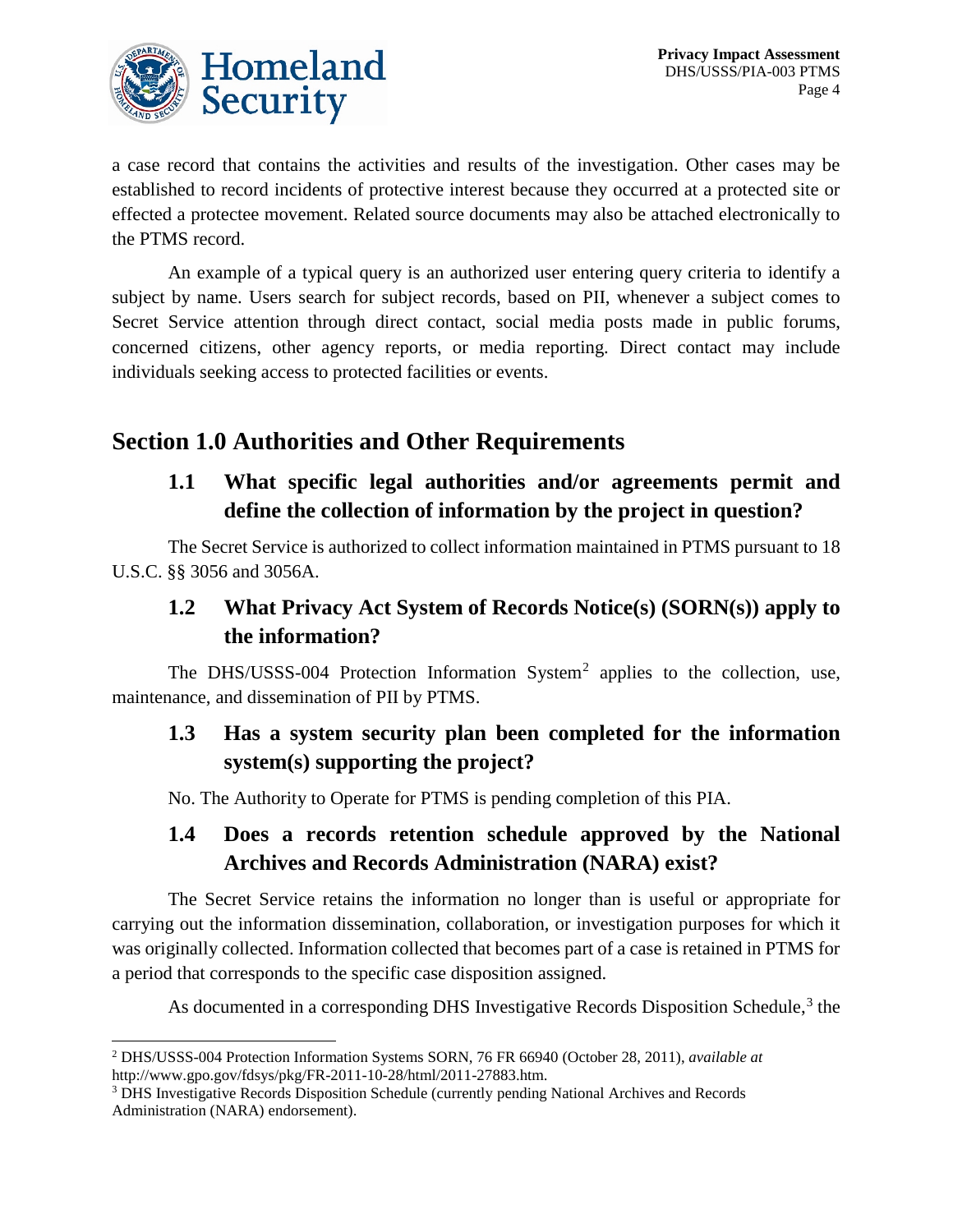

disposition for PTMS records (comprising records of threats, unusual behavior, and background information pertaining to persons, incidents, groups of interest, and trips or events) are retained for 30 years following the end of the investigation.

The proposed retention schedule has been endorsed by the Secret Service Chief Records Officer and has been forwarded for inclusion in the DHS Investigative Records Disposition Schedule. Pending NARA approval of the Enterprise schedule, records produced by the system are retained and disposed of in a manner consistent with the proposed draft, in accordance with 36 CFR 1226.18 ("Agencies may retain records eligible for destruction until the new schedule is approved.").

As reflected in both current and pending schedules, the disposition for records of threats, unusual behavior, and background information pertaining to persons, incidents, groups of interest, and trips or events reflect a 30 year retention. Certain incidents of significant historical interest (e.g., assassination attempts, successful assassinations) are designated for permanent retention and transfer to NARA under records retention schedule N1-87-89-1.[4](#page-5-0)

With this updated records retention schedule, USSS will update the DHS/USSS-004 Protective Information System<sup>[5](#page-5-1)</sup> SORN to reflect the newly published retention requirements.

## **1.5 If the information is covered by the Paperwork Reduction Act (PRA), provide the OMB Control number and the agency number for the collection. If there are multiple forms, include a list in an appendix.**

Due to the law enforcement nature of this information collection, the information collected in PTMS is not covered by the Paperwork Reduction Act.

## **Section 2.0 Characterization of the Information**

The following questions are intended to define the scope of the information requested and/or collected, as well as reasons for its collection.

#### **2.1 Identify the information the project collects, uses, disseminates, or maintains.**

PTMS maintains PII and biographical information for subjects when the Secret Service requires such information to perform its protective responsibilities. PTMS may maintain the

<span id="page-5-0"></span> <sup>4</sup> Records retention schedule N1-87-89-1 *available at* [http://www.archives.gov/records-](http://www.archives.gov/records-mgmt/rcs/schedules/departments/department-of-homeland-security/rg-0087/n1-087-89-001_sf115.pdf)

[mgmt/rcs/schedules/departments/department-of-homeland-security/rg-0087/n1-087-89-001\\_sf115.pdf.](http://www.archives.gov/records-mgmt/rcs/schedules/departments/department-of-homeland-security/rg-0087/n1-087-89-001_sf115.pdf)

<span id="page-5-1"></span><sup>5</sup> DHS/USSS-004 Protection Information Systems SORN, 76 FR 66940 (October 28, 2011), *available at*  http://www.gpo.gov/fdsys/pkg/FR-2011-10-28/html/2011-27883.htm.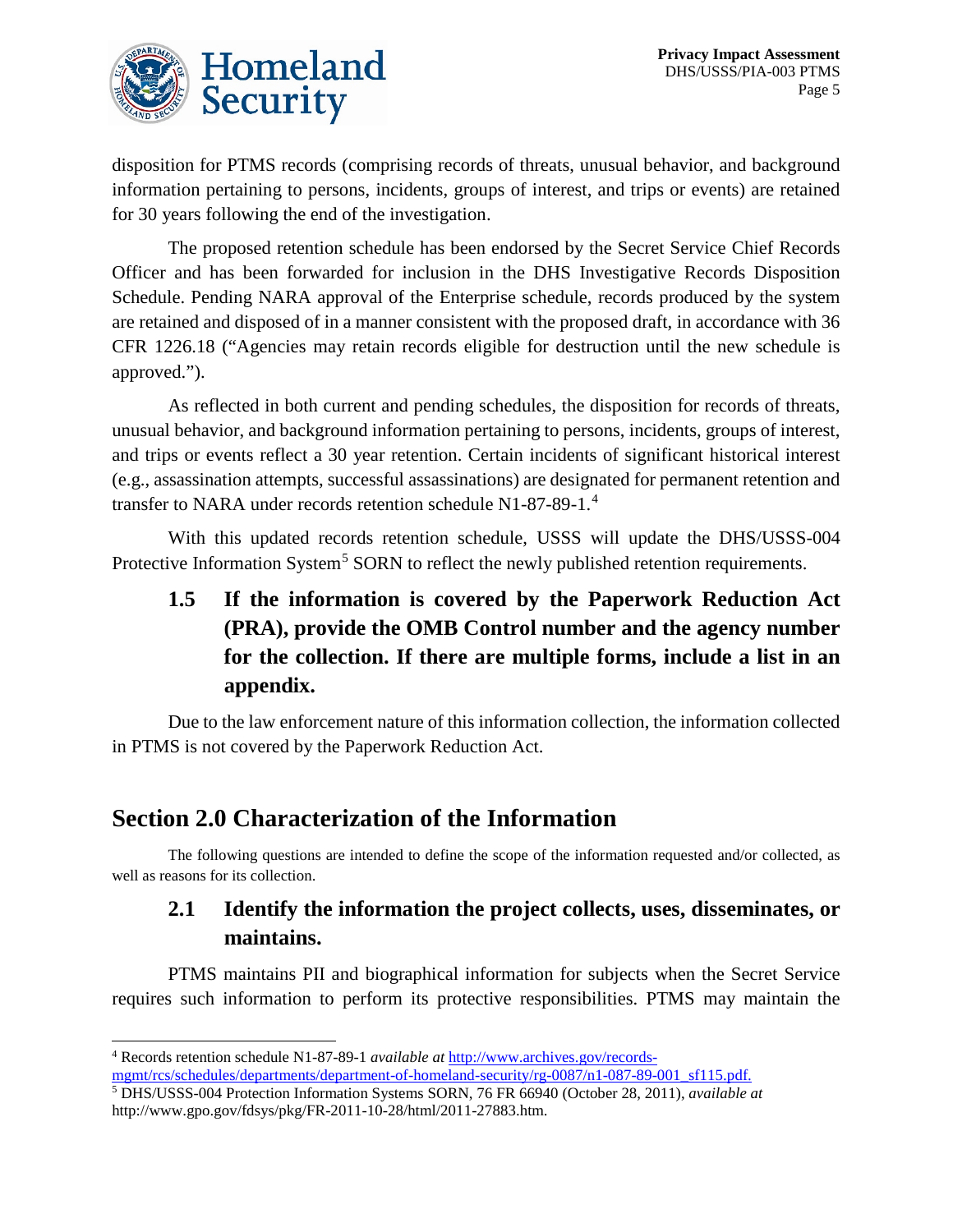

following types of PII, including:

Information regarding subjects, including:

- Name and/or Alias:
- Images of known and unknown subjects;
- Images of evidence containing PII (e.g., an envelope with return address);
- Images of vehicles;
- Address;
- Email Address;
- Internet Protocol (IP) Address;
- Date and/or Place of Birth:
- Race and Sex;
- Social Security number;
- Driver's License/State ID Number;
- Passport Number;
- Alien Registration Number;
- Federal Bureau of Investigation (FBI) and/or State Criminal Record Identification Number;
- Prisoner Number;
- Identification Numbers issued by other foreign or domestic government units; and/or
- Case Number.

Information regarding protected persons, trips, and events, including:

- Date(s) of a trip or event;
- Location of a trip or event; and
- Name of the protected person or event.

Information regarding incidents (incidents are specific occurrences in which the Secret Service has an interest) including:

• Date(s) of an incident;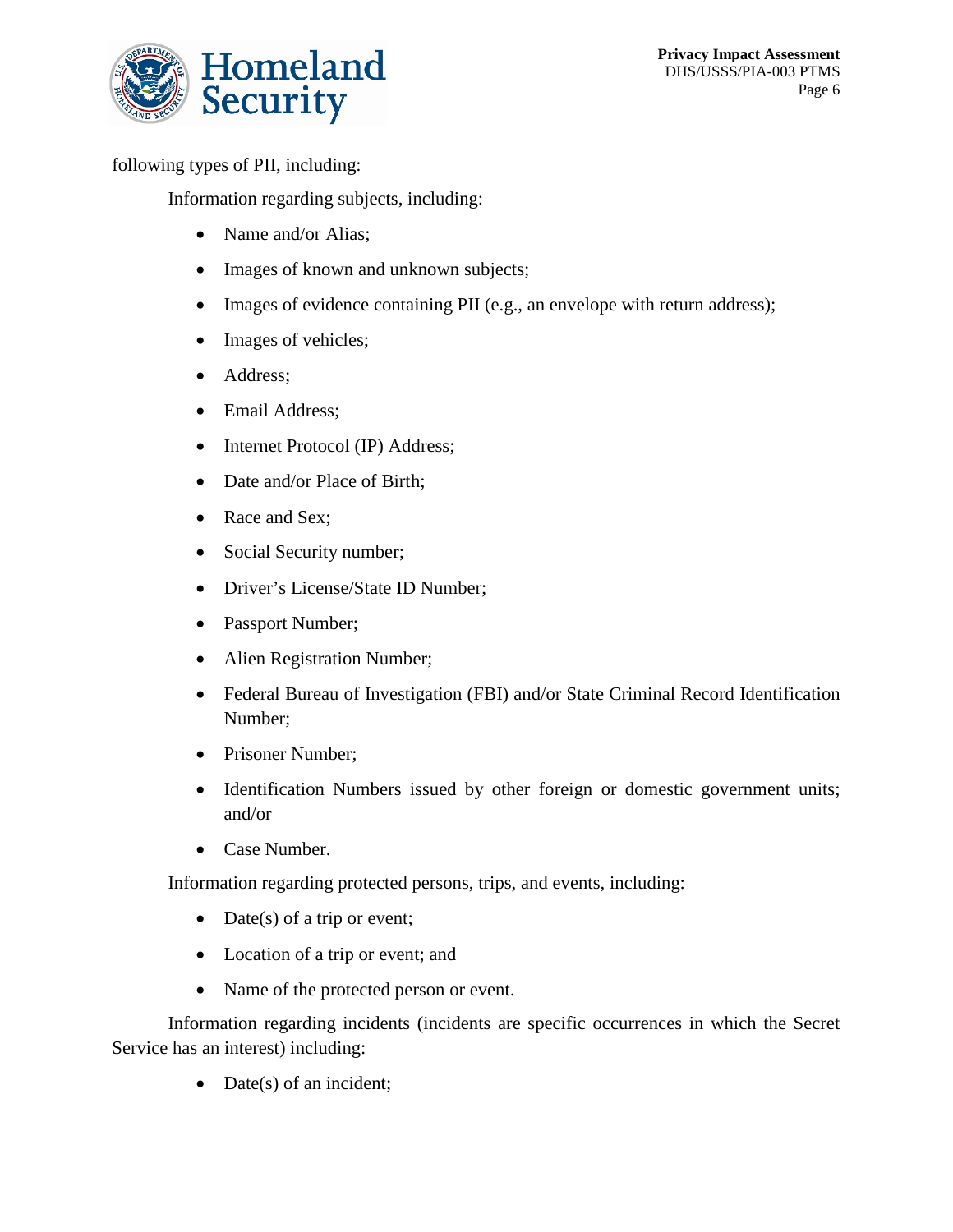

- Location of an incident:
- Name of the incident; and
- Description of the incident.

An incident is the occurrence of an event or activity that may be of protective interest to the Secret Service. Incidents usually involve one or more of the following: a criminal or violent act committed by a subject of record with the Secret Service; an act committed by an individual or organization employing methods of subversion, terrorism, or sabotage; an act or behavior directed toward a public figure, public official, or Government entity; and/or any event that could be detrimental to the Secret Service protective mission.

PTMS maintains other administrative case information including:

- Employees assigned;
- Source of information, specifically: direct contact, law enforcement/corrections, intelligence community agency, other government agency, foreign government, hospital/mental health facility, concerned citizen, USSS, USSS-Countersurveillance Division, or Open Source;
- Dates of investigation, if any;
- Dates of approval, when required;
- Office(s) assigned;
- Other Secret Service offices or agencies for which information was shared about the case or subject;
- Whether a subject was submitted to the National Instant Background Check System (NICS);
- Whether a subject was reviewed by the Secret Service National Threat Assessment Center;
- Dates a subject was interviewed by a Secret Service special agent;
- Requests made by headquarters to field offices; and
- Indications of whether or not:
	- o the case was responsive to a Freedom of Information Act request;
	- o the case was responsive to a legal proceeding involving the Secret Service;
	- o a physical file exists; or
	- o the case was used as part of a Secret Service study.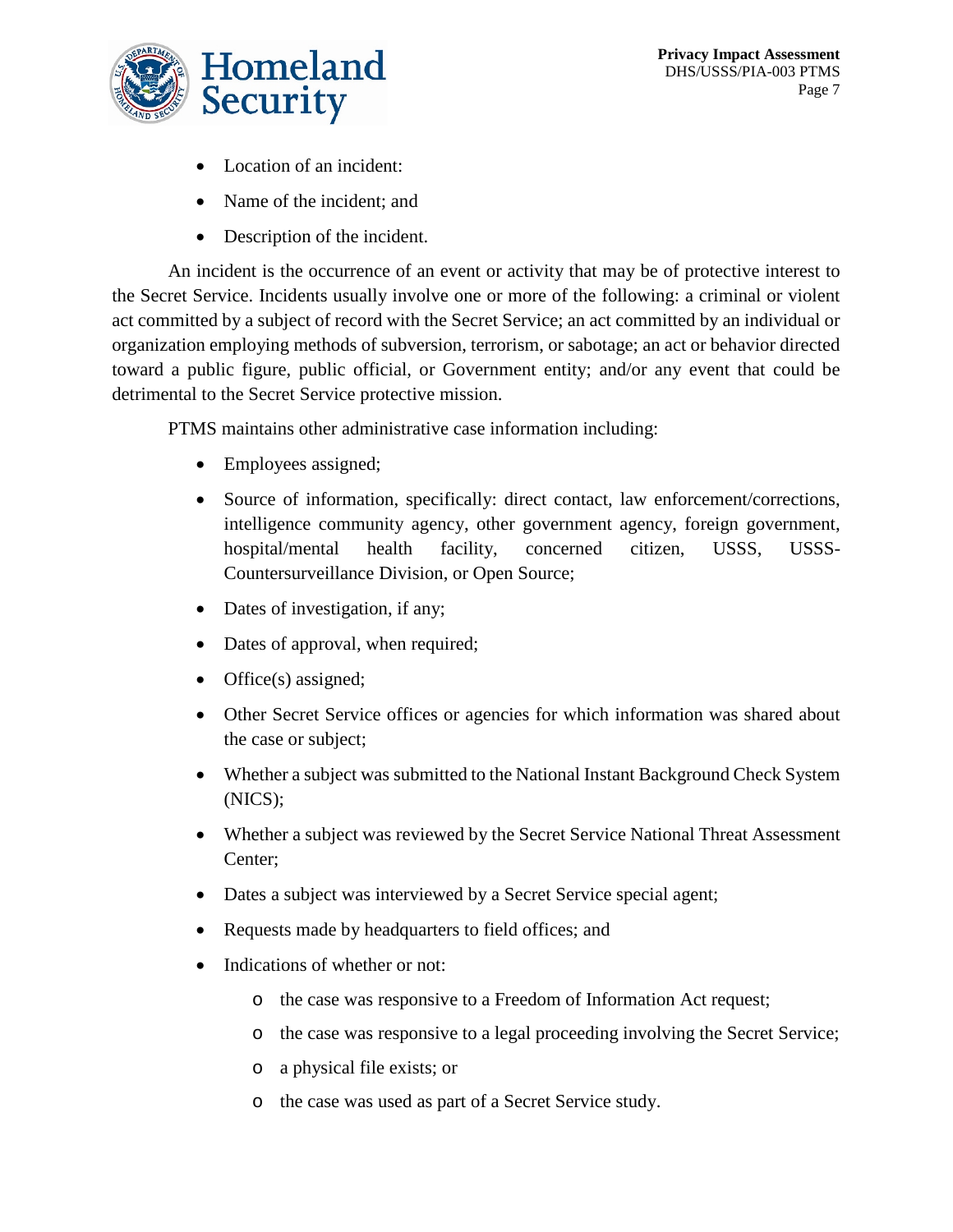

## **2.2 What are the sources of the information and how is the information collected for the project?**

Sources of information for PTMS include:

- U.S. Government agencies to include, but not limited to, the Executive Office of the President, Departments (and various component agencies) of Homeland Security, Justice, Defense, Interior, Treasury, Health and Human Services, U.S. Capitol Police, U.S. Supreme Court Police, and Intelligence Community agencies<sup>[6](#page-8-0)</sup> provide the Secret Service with information relevant to protectee travel and potential threats to Secret Service protectees or protected events.
- Foreign government agencies may provide the Secret Service with information pertaining to potential threats to Secret Service protectees.
- Law enforcement agencies provide the Secret Service with information
- Open source information, to include media and individual reports over broadcast and internet/social media, may be used to corroborate information or identify investigative leads.
- Public records, available through subscription or publically available internet sites, may be used to corroborate information or identify investigative leads.
- Concerned citizens may make reports to the Secret Service or other agencies relevant to potential threats to Secret Service protectees or protected events.
- Secret Service personnel, in the course of their official duties, may serve as the source of information concerning potential threats to Secret Service protectees and protected events.

The information may be received via official report, queries of government and public record systems, Internet searches, unsolicited emails or telephone calls, or in-person meetings. Queries of government and public record systems most often include, but are not limited to, the National Crime Information Center; National Law Enforcement Telecommunications System; Targeted Violence Information Sharing System;<sup>[7](#page-8-1)</sup> U.S. Bureau of Prisons and state inmate locator systems; eGuardian (FBI);<sup>[8](#page-8-2)</sup> Intelligence Community records shared with the Secret Service; and various public records available.

Information is collected directly from the individual, through investigations and/or liaison

<span id="page-8-0"></span> <sup>6</sup> See https://www.dni.gov/index.php/intelligence-community/members-of-the-ic.

<span id="page-8-1"></span><sup>7</sup> DHS/USSS/PIA-002 Targeted Violence Information Sharing System (TAVISS), *available at*  [www.dhs.gov/privacy.](http://www.dhs.gov/privacy) 8 *See* FBI eGuardian PIA, *available at* [https://www.fbi.gov/services/records-management/foia/privacy-impact-](https://www.fbi.gov/services/records-management/foia/privacy-impact-assessments/eguardian-threat)

<span id="page-8-2"></span>[assessments/eguardian-threat.](https://www.fbi.gov/services/records-management/foia/privacy-impact-assessments/eguardian-threat)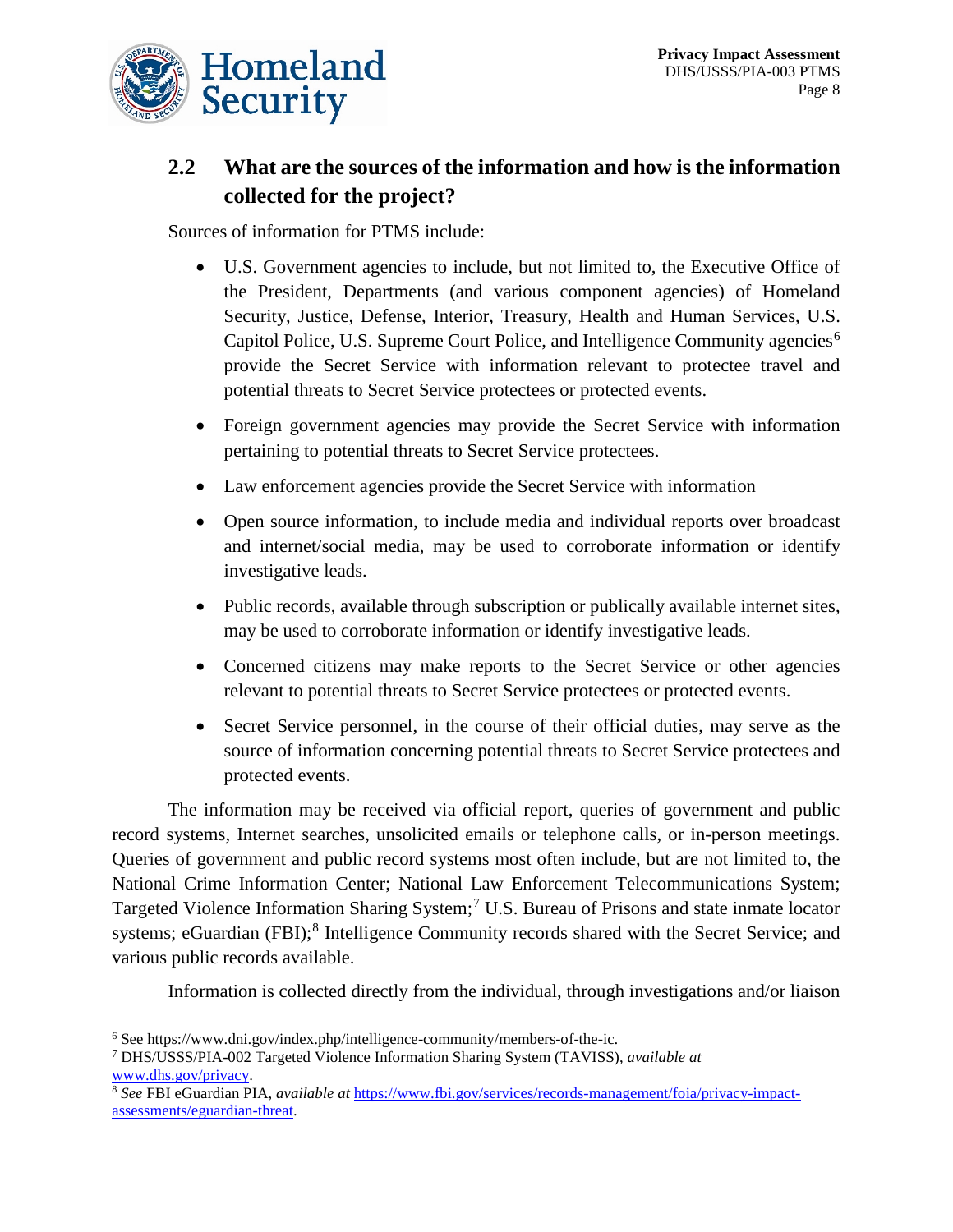

activities conducted by Secret Service personnel, or is provided to the Secret Service unsolicited. Secret Service personnel who are authorized and have access may enter the collected information directly into PTMS to update or complete a record. Users may also attach an electronic copy of the source record to the PTMS case record.

## **2.3 Does the project use information from commercial sources or publicly available data? If so, explain why and how this information is used.**

USSS routinely collects publicly available information, to include social media, and information that may be obtained through commercially available Internet sources. USSS uses such tools for situational awareness regarding protected persons, events, or facilities, and to ascertain the location of subjects of investigations. This information may be used to develop preliminary leads.

#### **2.4 Discuss how accuracy of the data is ensured.**

The information is checked for accuracy during the course of the investigative process through personal interviews and again when information is entered into PTMS, when discrepancies may be detected. Typically, discrepancies are due to data entry errors. If discrepancies are found, protective intelligence personnel can correct the entry and update the information.

#### **2.5 Privacy Impact Analysis: Related to Characterization of the Information**

**Privacy Risk:** Due to the inherent risk of inaccurate information from publicly available sources, such as social media, there is a risk that the Secret Service will incorrectly identify individuals as the subjects of protective threat assessments.

**Mitigation:** This risk is partially mitigated. Secret Service identifies information from third-party social media services submitted voluntarily by members of the public and compares that information with information available through a variety of public and government sources. By bringing together and comparing many different sources of information, Secret Service personnel attempt to provide a more accurate picture of potentially threatening activities. Requests to amend records will be considered on a case-by-case basis if made in writing to the Secret Service's FOIA/PA Officer, Communications Center (FOIA/PA), 245 Murray Lane, S.W., Building T-5, Washington, D.C. 20223.

**Privacy Risk:** There is a risk of over collection of information when the Secret Service collects publicly available information associated with a particular location or event to be visited/attended by a Secret Service protectee or otherwise secured by the Secret Service.

**Mitigation:** Data is most often collected by the Secret Service from other law enforcement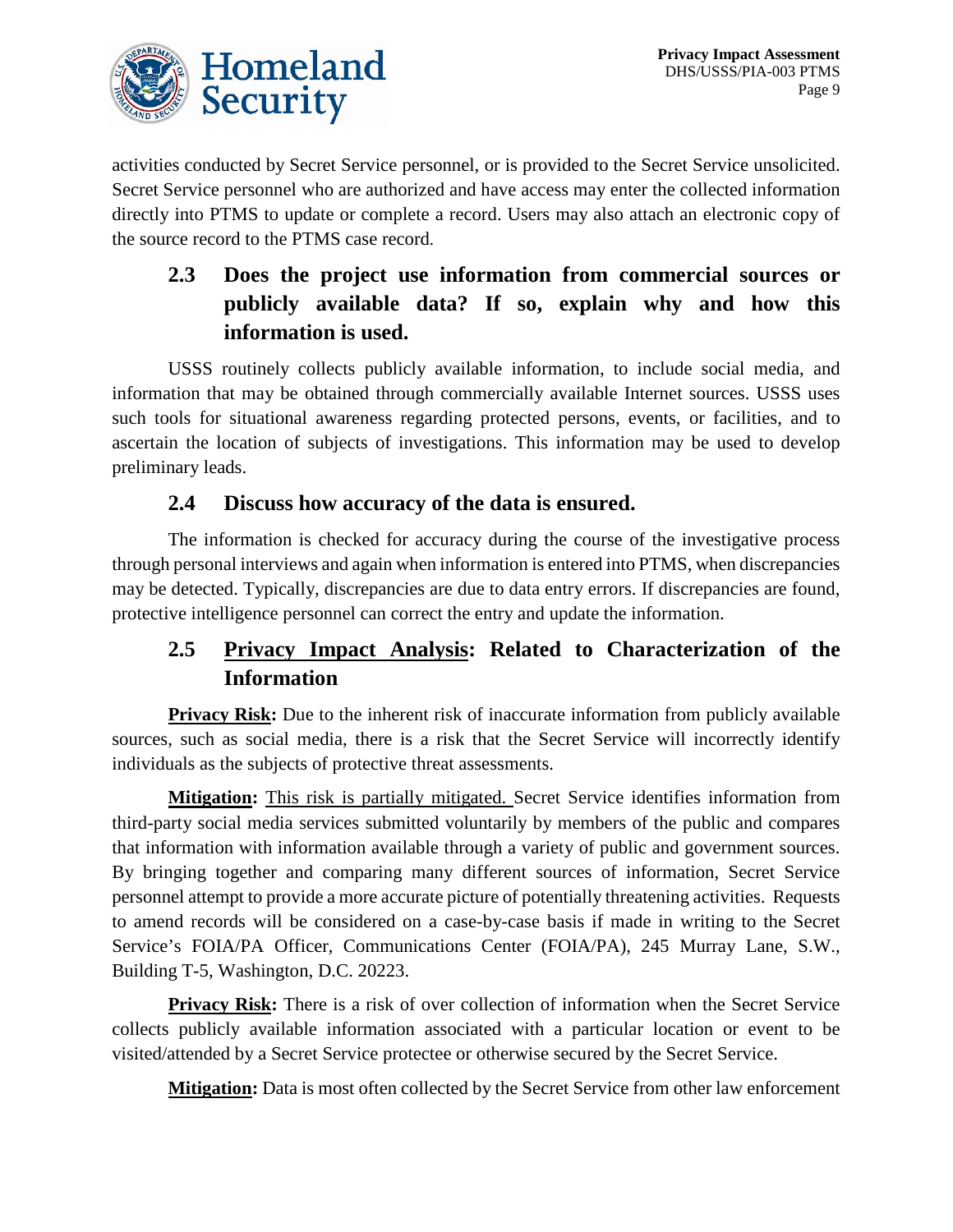

agencies or directly from the individual during the course of an investigation based on voluntary cooperation. Data may also be obtained lawfully from public or law enforcement records (e.g., existing PTMS or other agency records). Further, the Secret Services uses PII for the limited purpose of enabling positive identification so that (a) the individual is identifiable during future interactions with the agency; (b) the individual is not erroneously identified as, or linked to, another individual; and (c) further investigation can be conducted, if necessary.

**Privacy Risk:** There is a risk of inaccurate information because PTMS relies heavily on information from other government law enforcement databases and is generally not the original source of collection.

**Mitigation:** No action will be taken unless the information received has been reviewed by Secret Service employees engaged in protective activities who are trained in the interpretation of the information and familiar with the environment in which the information is collected and used. PTMS supports USSS personnel in identifying individuals known to the Secret Service or other U.S. Government agencies who may pose a risk of harm to protected persons, events, or facilities.

## **Section 3.0 Uses of the Information**

The following questions require a clear description of the project's use of information.

#### **3.1 Describe how and why the project uses the information.**

The information is used to support the Secret Service in accomplishing its protective mission, specifically in development of threat assessments to assist in creating a secure environment for Secret Service protected persons, events, and facilities. A threat assessment offers a description of the current threat environment for those individuals or events protected by the Secret Service. Use of PTMS is restricted to personnel who need information to effectively perform their job functions. The Secret Service uses PTMS to identify individuals known to the Secret Service or other U.S. Government agencies who may pose a risk of harm to protected persons, events, or facilities.

Data is collected in order to assess an individual, group, or incident that may pose a threat or potential threat to Secret Service protected persons, events, or facilities. The results of such investigations and/or assessments are disseminated to internal Secret Service customers, including protective details, to support their protective efforts, and within the Department of Homeland Security.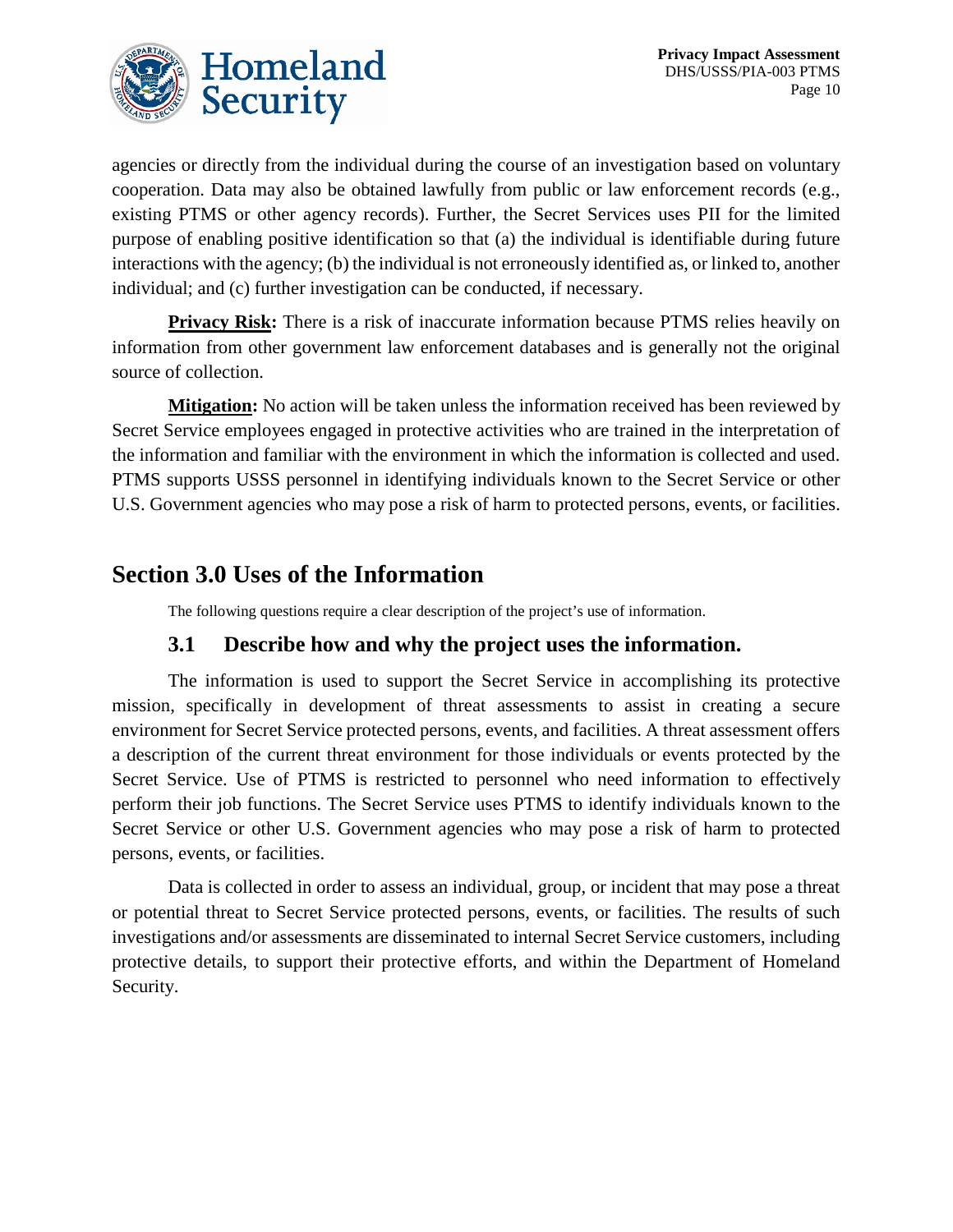

**3.2 Does the project use technology to conduct electronic searches, queries, or analyses in an electronic database to discover or locate a predictive pattern or an anomaly? If so, state how DHS plans to use such results.**

No.

**3.3 Are there other components with assigned roles and responsibilities within the system?**

No.

#### **3.4 Privacy Impact Analysis: Related to the Uses of Information**

**Privacy Risk:** The privacy risks associated with the uses of information are possible misuse and inappropriate dissemination of PII records.

**Mitigation:** To mitigate these risks, the Secret Service uses this information for the limited purpose of developing preliminary leads that are subsequently investigated by special agents through personal interviews in order to identify subjects of investigation or their possible whereabouts. Access to the system is limited to authorized Secret Service employees who have a need to know in the furtherance of their role in protective intelligence analysis.

All Secret Service employees and contractors are required to follow DHS Management Directive (MD) Number: 11042.1– Safeguarding Sensitive But Unclassified (For Official Use Only) Information. This guidance controls the manner in which employees and contractors must handle Sensitive but Unclassified/For Official Use Only Information. All employees and contractors are required to follow Rules of Behavior contained in the DHS Sensitive Systems Policy Directive 4300A, March 14, 2011. Additionally, all Secret Service employees are required to take annual computer security and privacy training, which includes training on the appropriate use and handling of sensitive data and proper security measures.

#### **Section 4.0 Notice**

The following questions seek information about the project's notice to the individual about the information collected, the right to consent to uses of said information, and the right to decline to provide information.

## **4.1 How does the project provide individuals notice prior to the collection of information? If notice is not provided, explain why not.**

The DHS/USSS-004 Protection Information System SORN provides notice regarding the collection of information and the routine uses associated with the collection the information.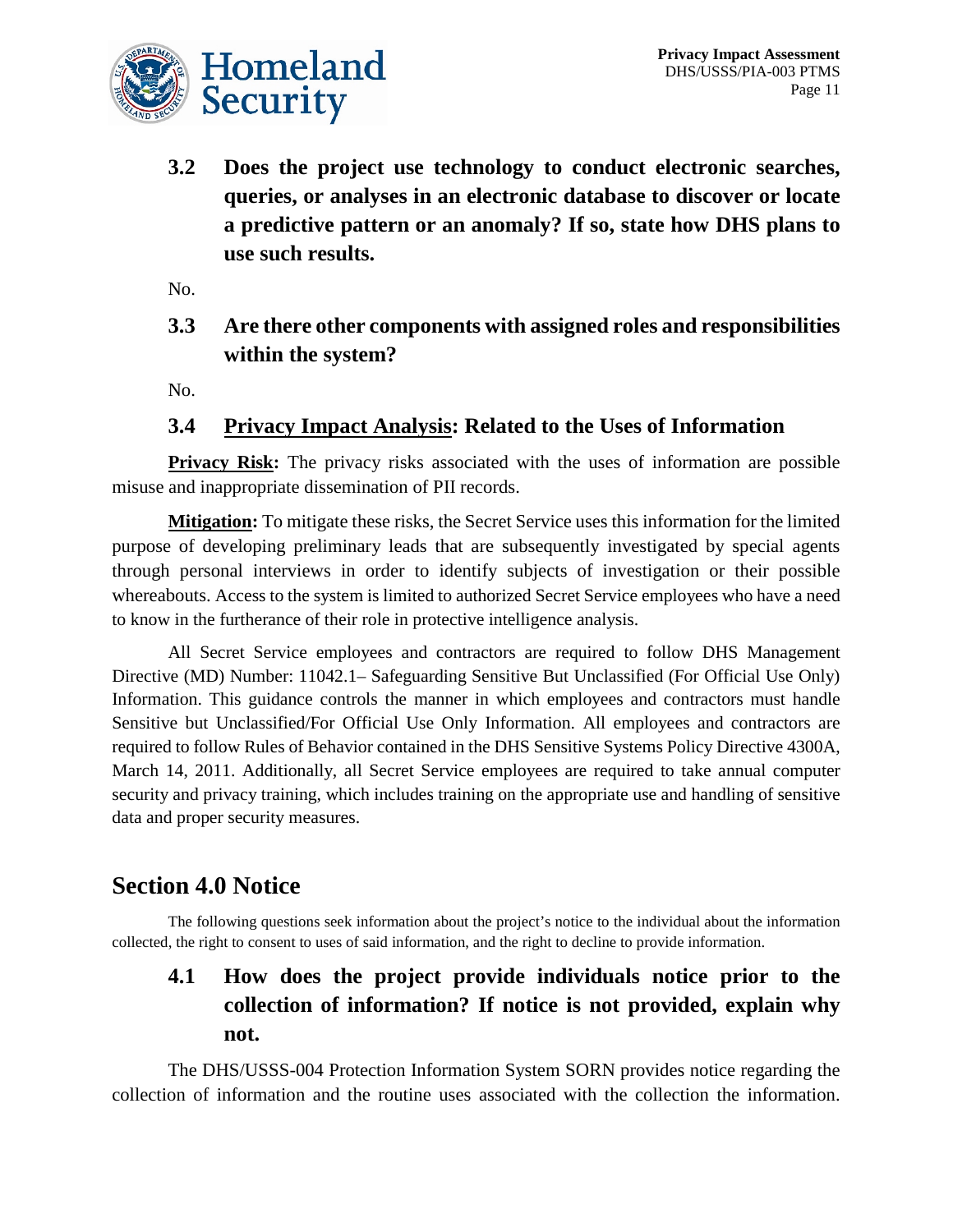

Notice to individuals prior to collection of information is not feasible in that it could impede law enforcement investigation. The final rule for the system of records officially exempts the system from portions of the Privacy Act.<sup>[9](#page-12-0)</sup>

#### **4.2 What opportunities are available for individuals to consent to uses, decline to provide information, or opt out of the project?**

None. Due to the law enforcement nature of this information collection, individuals do not have the right to consent to particular uses of the information in PTMS.

#### **4.3 Privacy Impact Analysis: Related to Notice**

**Privacy Risk:** There is a risk that individuals will not have notice that their information has been collected by the Secret Service and stored in PTMS due to the law enforcement nature of the collection.

**Mitigation:** This risk cannot be mitigated. It is not possible to provide notice to individuals prior to the collection of information as such notice could impede law enforcement investigations because the purpose of PTMS is to assist USSS protective operations personnel in identifying individuals known to the Secret Service or other U.S. Government agencies who may pose a risk of harm to protected persons, events, or facilities. However, this PIA and the USSS Protection Information System SORN serve as public notice of the existence of PTMS, the data it collects and maintains, and the routine uses associated with the information collected.

## **Section 5.0 Data Retention by the project**

The following questions are intended to outline how long the project retains the information after the initial collection.

#### **5.1 Explain how long and for what reason the information is retained.**

All collected information that is entered in PTMS, as outlined in Section 2 is retained as set out in Section 1.4 above. Such information may include specific information about an action or incident that brought an individual to Secret Service attention, PII on the subject of an investigation or other individuals related to the investigation, and other personal history of the individual investigated.

The Secret Service retains the information no longer than is useful or appropriate for carrying out the information dissemination, collaboration, or investigatory purposes for which it was originally collected. Information collected that becomes part of a case is retained in PTMS for a period that corresponds to the specific case disposition assigned.

<span id="page-12-0"></span> <sup>9</sup> 74 FR 45090, August 31, 2009.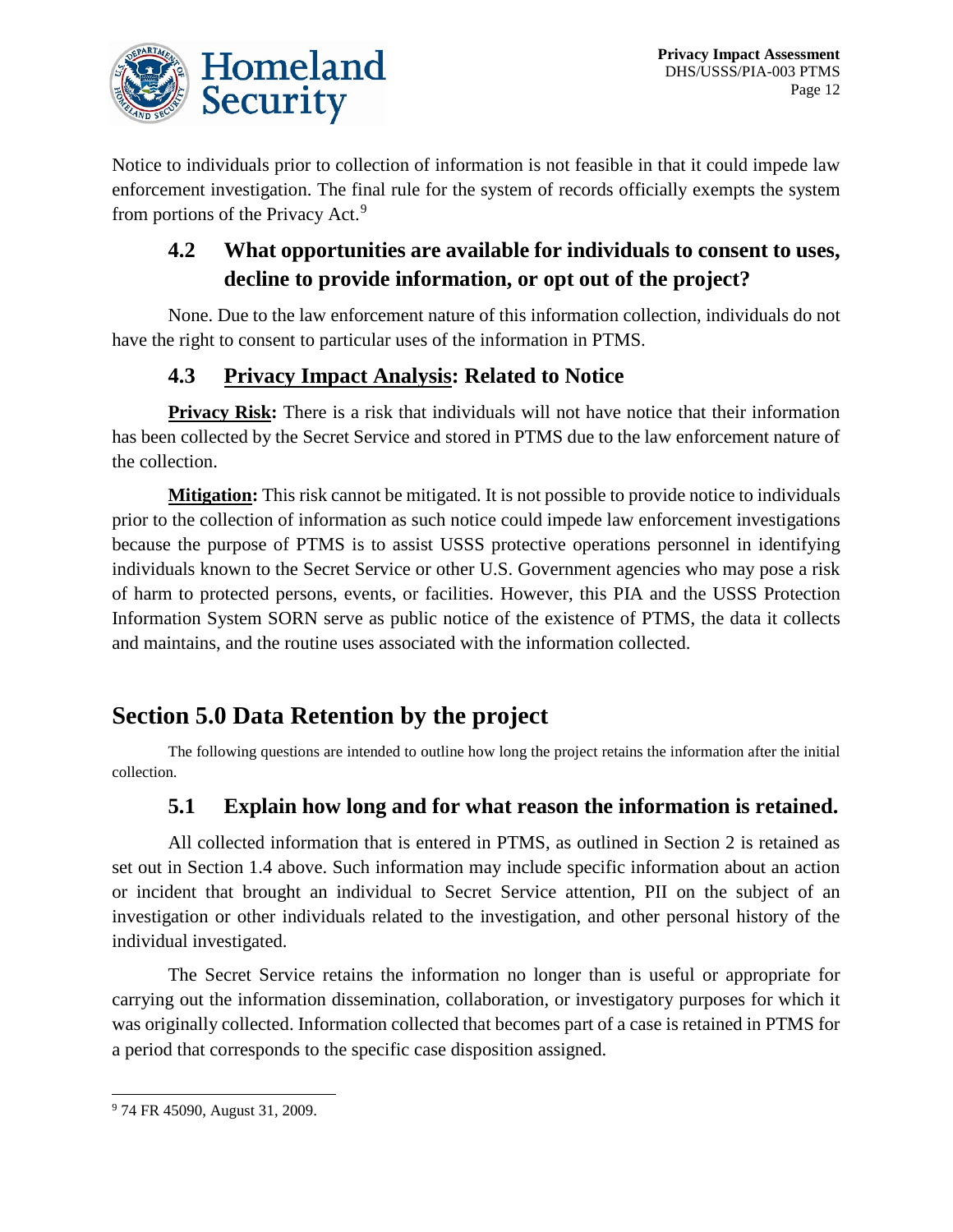

As documented in a corresponding DHS Investigative Records Disposition Schedule<sup>10</sup>, the disposition for the system's Master File (comprising records of threats, unusual behavior, and background information pertaining to persons, incidents, groups of interest, and trips or events) reflect a 30 year retention.

#### **5.2 Privacy Impact Analysis: Related to Retention**

**Privacy Risk:** There is a privacy risk that information will be retained for longer than necessary to accomplish the purpose for which the information was originally collected.

**Mitigation:** The information in PTMS will be retained for the timeframes outlined in section 5.1 to allow the Secret Service to manage, analyze, and distribute intelligence information regarding threats or potential threats to the safety of individuals, events, and facilities protected by the Secret Service. The retention period is also consistent with the general law enforcement system retention schedules currently being adjudicated by DHS/NARA, and is appropriate given the Secret Service protective mission and the importance of the law enforcement data to accomplish this mission.

## **Section 6.0 Information Sharing**

The following questions are intended to describe the scope of the project information sharing external to the Department. External sharing encompasses sharing with other federal, state and local government, and private sector entities.

## **6.1 Is information shared outside of DHS as part of the normal agency operations? If so, identify the organization(s) and how the information is accessed and how it is to be used.**

PII and/or summary investigative information maintained in PTMS may be shared with federal, state, and local law enforcement agencies, other foreign and domestic government units, and with private entities on a need-to-know basis to further investigations and assignments by the Secret Service. The Secret Service transmits information in a variety of ways, including electronically, in oral briefings, interviews, in writing, or by telephone. Only Secret Service employees who need the information to effectively perform their job functions can gain access to PTMS.

#### **6.2 Describe how the external sharing noted in 6.1 is compatible with the SORN noted in 1.2.**

PTMS information is shared with law enforcement and other U.S. Government agencies

<span id="page-13-0"></span><sup>&</sup>lt;sup>10</sup> DHS Enterprise Records Disposition Schedule (currently pending National Archives and Records Administration (NARA) endorsement).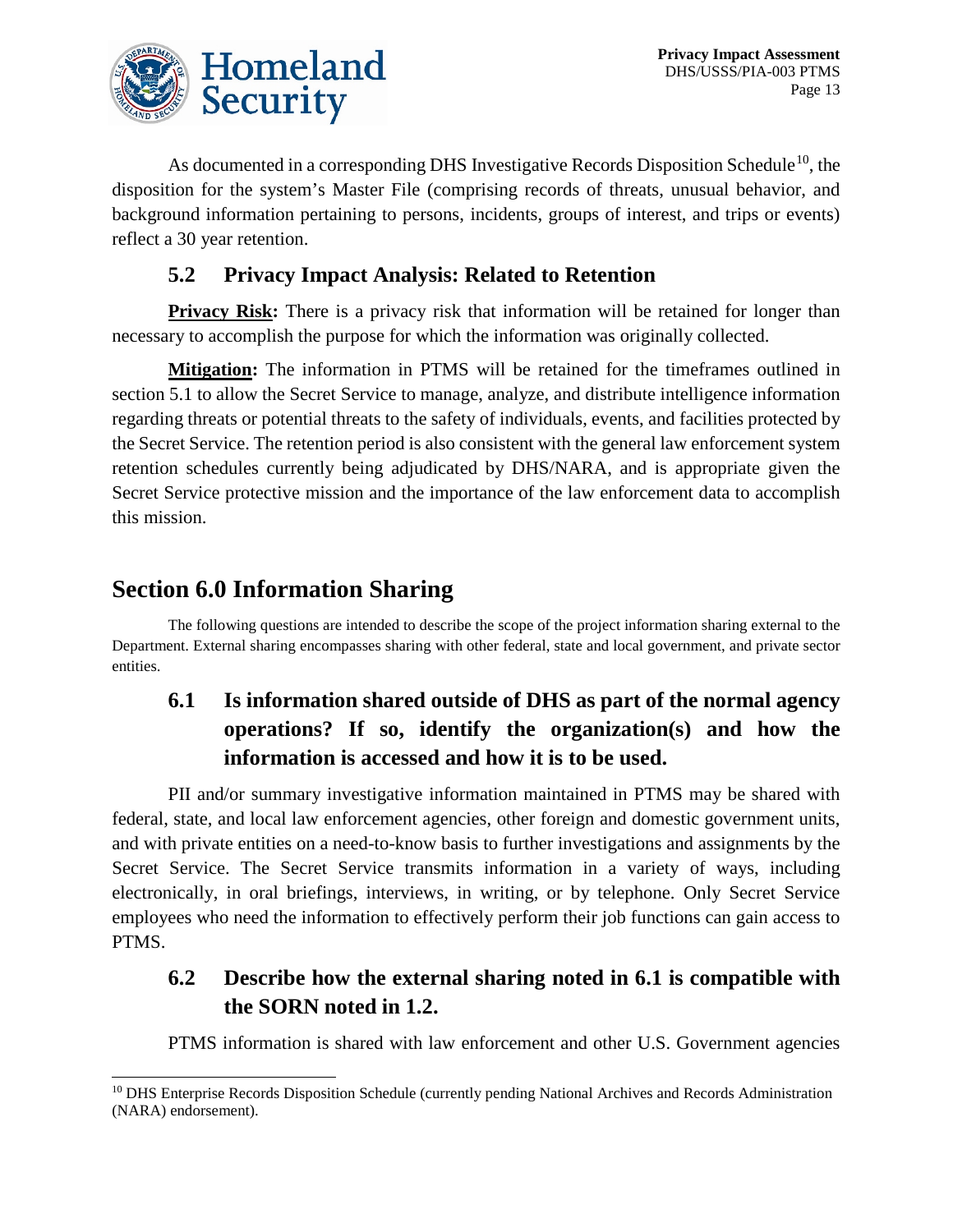

with a protective mission or other federal/state/local government, foreign government units, and health officials who, by their jurisdictional responsibilities, have a need-to-know. This external sharing is compatible with the original law enforcement collection and is consistent with the routine uses contained in the DHS/USSS-004 Protection Information System.

The Secret Service may share personally identifiable information and/or summary investigative information with external partners. To the extent that information may be released pursuant to any other routine uses, such release may only be made if it is compatible with the purposes of the original collection, as determined on a case-by-case basis.

#### **6.3 Does the project place limitations on re-dissemination?**

Information maintained in PTMS is shared with recipients listed in the applicable SORN (DHS/USSS-004 Protection Information Systems) who have a need-to-know in the performance of their official duties. Security warnings and disclaimers requiring that the information be kept in law enforcement channels are orally reinforced during telephone calls. The USSS routinely marks its intelligence documents as "not for further dissemination without permission."

#### **6.4 Describe how the project maintains a record of any disclosures outside of the Department.**

When PTMS information is shared with outside law enforcement organizations, and/or other federal, state, local government agencies, an entry is made in PTMS to reflect that the information was shared and with whom it was shared. Most disclosures are recorded on a form (see Figure 6.4).

At other times, disclosures may be noted at the end of a record by manually typing information to identify the date and receiving agency. Disclosures may also be recorded by attaching the disclosed information to the source record in PTMS.

#### **6.5 Privacy Impact Analysis: Related to Information Sharing**

**Privacy Risk:** There is a risk of improperly disclosing PII outside of the Department.

**Mitigation:** This risk is mitigated by integrating administrative, technical, and physical security controls that protect PII against unauthorized disclosure. Disclosure may only be made by authorized Secret Service employees engaged in protective activities who are trained on the use of PTMS. Authorized Secret Service users of PTMS may only share the data with recipients listed in the SORN who have a need-to-know.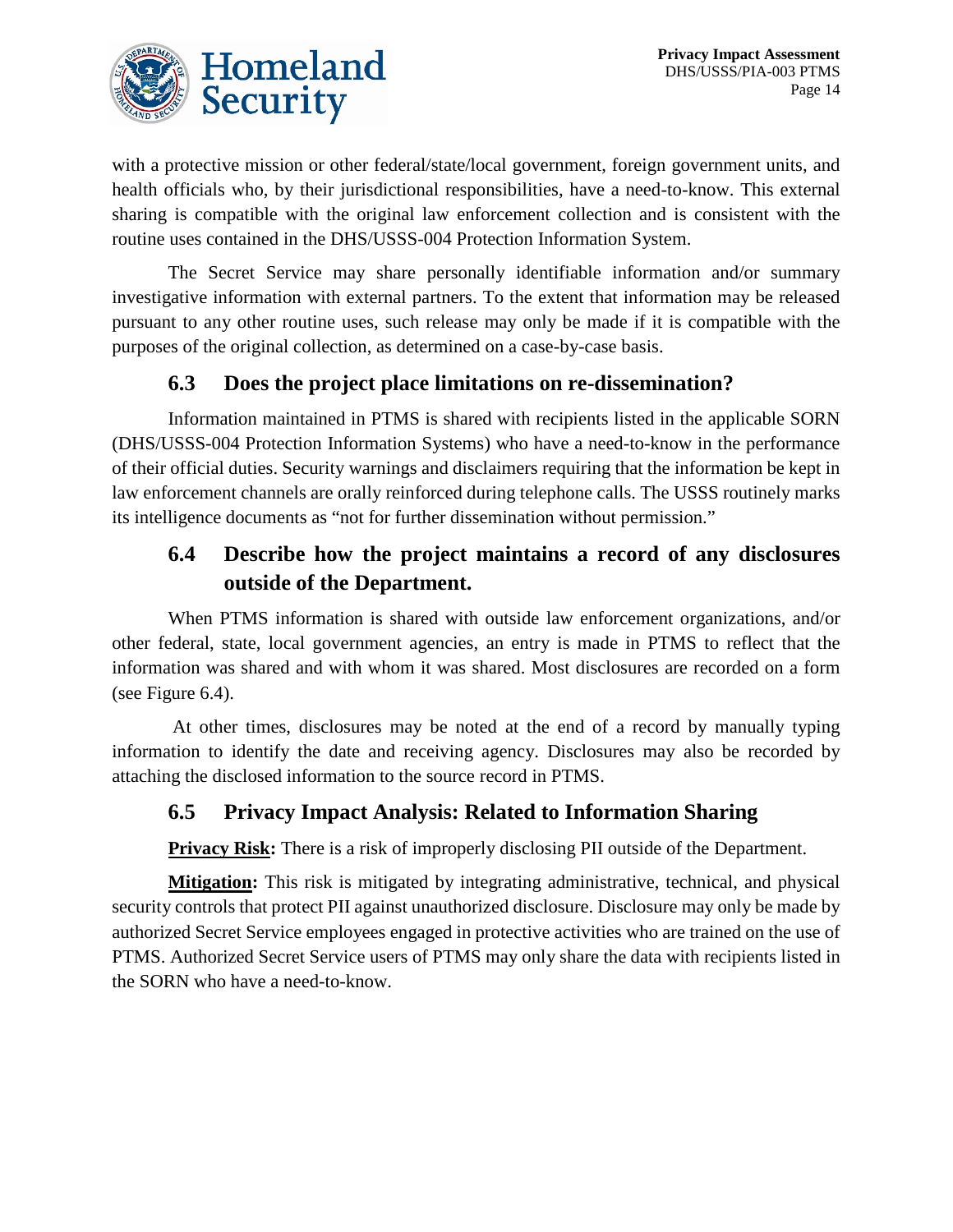

## **Section 7.0 Redress**

The following questions seek information about processes in place for individuals to seek redress which may include access to records about themselves, ensuring the accuracy of the information collected about them, and/or filing complaints.

#### **7.1 What are the procedures that allow individuals to access their information?**

As a protection information system owned by the Secret Service, the DHS/USSS-004 Protection Information System SORN permits PTMS to be excluded from the access and redress provisions of the Privacy Act. However, access requests will be considered on a case-by-case basis if made in writing to the Secret Service's Freedom of Information Act (FOIA) Officer, Communications Center (FOIA/PA), 245 Murray Lane, Building T-5, Washington, D.C. 20223, as specified in the SORN.

#### **7.2 What procedures are in place to allow the subject individual to correct inaccurate or erroneous information?**

The procedures are the same as those outlined in Question 7.1.

## **7.3 How does the project notify individuals about the procedures for correcting their information?**

The mechanism for requesting correction of information contained in any Secret Service protection information system is specified in the DHS/USSS-004 Protection Information System SORN, and also available on the Secret Service's public webpage.

#### **7.4 Privacy Impact Analysis: Related to Redress**

**Privacy Risk:** There is a risk that that an individual may have limited access or ability to correct their information.

**Mitigation:** Individuals can request access to information about themselves under the FOIA and Privacy Act and may also request that their information be corrected. The nature of PTMS and the information it collects and maintains is such that the ability of individuals to access or correct their information may be limited by Privacy Act exemptions. The redress and access measures offered are appropriate given the purpose of the system, which is to collect, analyze, and store information concerning individuals who may pose a threat to Secret Service protectees, protected facilities, and protected events. However, requests to amend records will be considered on a case-by-case basis if made in writing to the Secret Service's FOIA/PA Officer, Communications Center (FOIA/PA), 245 Murray Lane, S.W., Building T-5, Washington, D.C. 20223.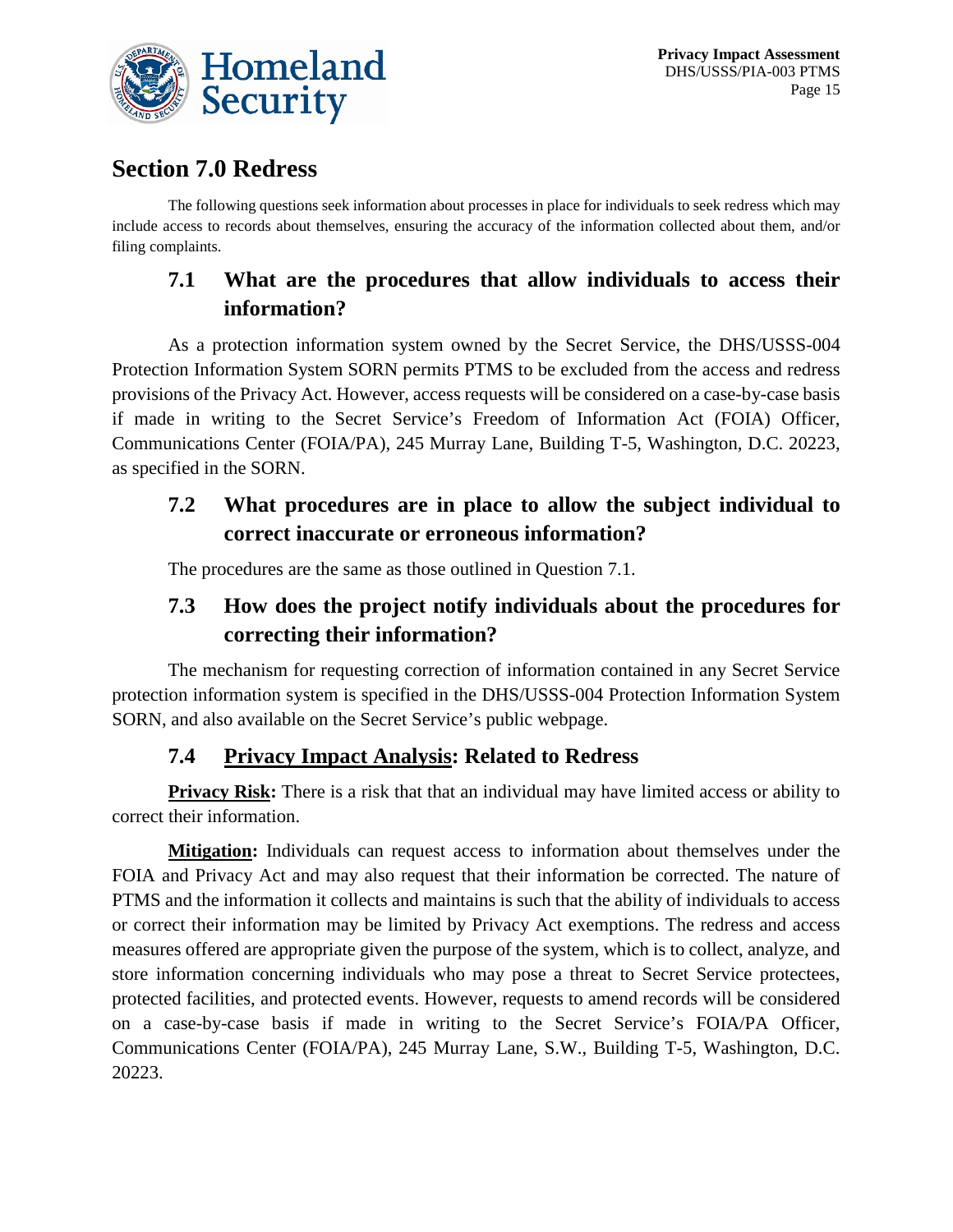

## **Section 8.0 Auditing and Accountability**

The following questions are intended to describe technical and policy based safeguards and security measures.

#### **8.1 How does the project ensure that the information is used in accordance with stated practices in this PIA?**

All Secret Service information systems are audited regularly to ensure appropriate use of and access to information. Specifically related to this system, application access is mediated through a two-tier identification and authentication process. Any changes to the hardware or software configuration are subject to review and approval by the USSS Configuration Control Board process to ensure integrity of the application.

## **8.2 Describe what privacy training is provided to users either generally or specifically relevant to the project.**

All Secret Service employees and contractors are required to receive annual privacy and security training to ensure their understanding of proper handling and securing of PII. Also, DHS has published the "Handbook for Safeguarding Sensitive PII," providing employees and contractors additional guidance.

## **8.3 What procedures are in place to determine which users may access the information and how does the project determine who has access?**

DHS physical and information security policies dictate who may access USSS computers and filing systems. Specifically, DHS Sensitive Systems Policy Directive 4300A outlines information technology procedures for granting access to Secret Service computers. Access to the system is strictly limited to authorized Secret Service employees who have a legitimate need to know in the furtherance of their role in protective intelligence analysis. User access to the PTMS is controlled by Active Directory and includes various levels depending on the user's function in the USSS. The most restrictive level of access is granted to special agents (who investigate individuals expressing threatening or inappropriate behavior and other incidents that may impact the Secret Service's mission to protect persons, events, and facilities) and field-based administrative personnel who record administrative case information in the PTMS (e.g., case agent name, an arrest date, or case disposition). Staff assigned to the Protective Intelligence and Assessment Division at USSS headquarters are granted additional access, allowing those users to create and edit report/case records. The least restrictive level of access is granted to certain supervisors in the Protective Intelligence and Assessment Division who may retire or purge entire case records, edit the prepopulated values available for users to select in list-of-value fields in the PTMS (e.g., the state field of an address record), create and edit names and titles of protected persons, and manage the